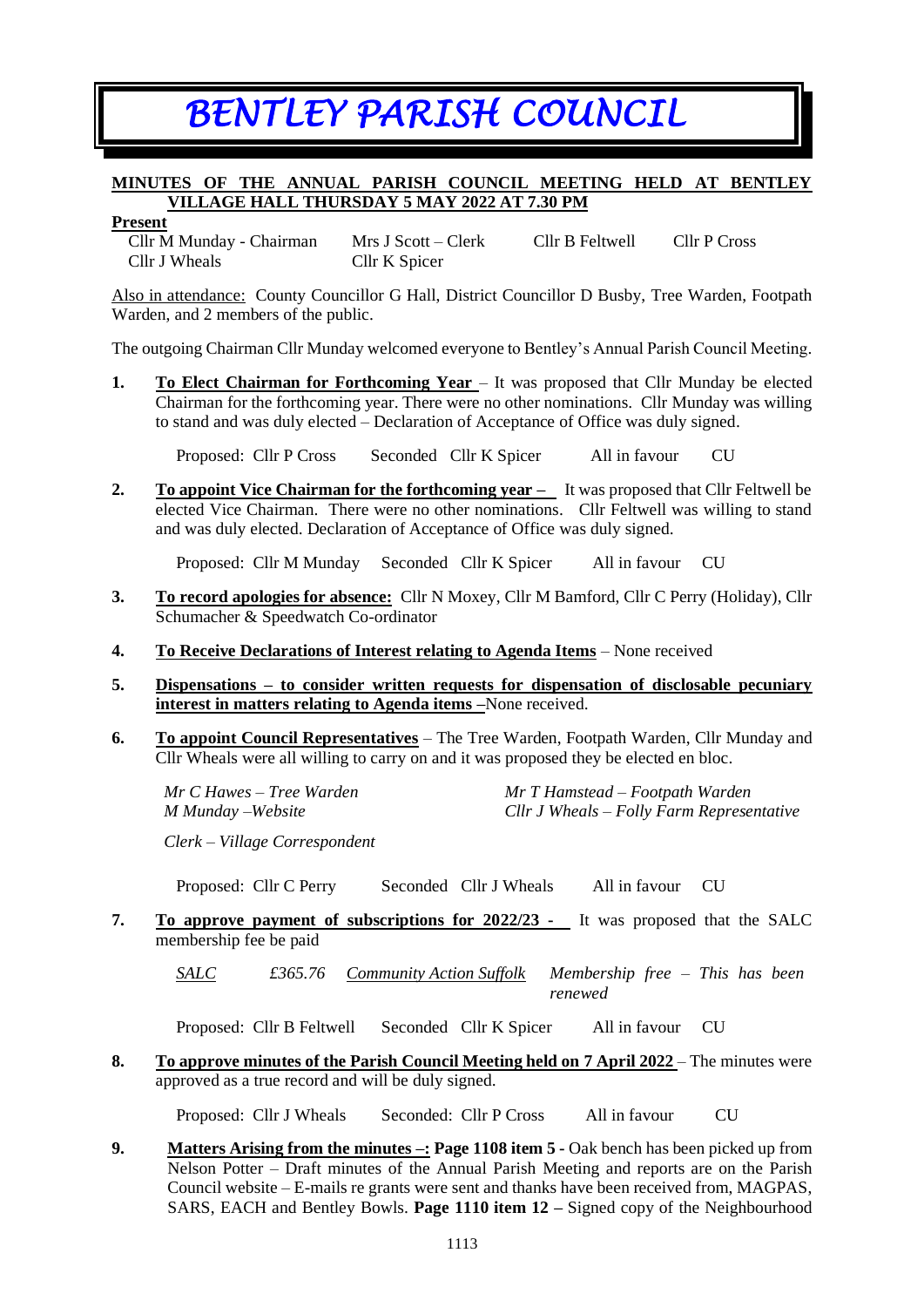CIL Expenditure Report was sent to Babergh and is on the website. **item 14** Telegraph Poles restricting pavement – Church Road reported to SCC via the Reporting Tool -*, you would need to raise this issue with the electricity utility, UK Power Networks via their website –* An email has been sent to UK Power Networks – a reply is awaited.

# Public Session

**County Councillor Georgia Hall** had sent her written report which has been circulated to Councillors – **APPENDIX 1** in the minute book and on the website. She highlighted from her report that Suffolk County Council are to freeze post-16 travel costs to schools and colleges – it was agreed fares should remain at 2021/22 levels for another 12 months to help families faced with soaring living costs - £930 per year for mainstream transport and £750 for SEND pupils.

**District Councillor Dave Busby** had sent his written report which has been circulated to Councillors **APPENDIX 2** in the minute book and on the website. He commented on the Women's Tour - route revealed for Monday 6 June. – the Babergh East Police & Parish Forum meeting held on 23 March and read out Neighbourhood Crime statistics for the year which were all down. – There had been several robberies in Capel but the perpetrators had been caught. He had raised Bentley Barn with English Heritage who were due to have a meeting with owner – not heard anything back. – also spoken to Planning about gates at Holly Oak - He is back in Babergh's new Cabinet – he finished his report by telling the meeting about Free Compost – 2 free bags of compost will be available from Morrisons Car Park in Hadleigh this Sunday from 9 am to noon.

**Resident –** Tarmac in front of 34-35 Silver Leys has lifted due to root ingress – dangerous trip hazard. Clerk will contact Suffolk County Council.

Tree Warden told the meeting of the passing of Jill Ganzoni. Aged 91

**Resident -** Asked where on the website were the Annual Parish Meeting Reports – under Latest News.

**Resident –** Just here to listen what was said about his planning application – he told the meeting there was one objection from his neighbour regarding loss of privacy, which in his opinion was incorrect. He was told by the Chairman that the PC do not make any decisions, only recommendations to the District Council who make the final decision. The Parish Council do have to consider any development outside the built up area of the village – Babergh did not have a five year land supply so some applications got through – this is now not the case - each application has to be considered on its merits.

**Action:** Contact SCC re pavement outside 34-35 Silver Leys

# **10. Planning Applications**

- a) To note decisions of Planning Authority on previous applications –None
- b) To give comments on any new applications in hand –

**DC/22/01696** Windy Farm, Capel Road Erection of 1No detached dwelling

(following demolition of existing annex & outbuilding

**RECOMMEND REFUSAL - 1.** The footprint of the proposed large 2 storey 4 bedroom dwelling is far in excess of the single storey annexe that is currently occupied by one person and the unoccupied stable that is proposed for demolition. This application would create an additional separate dwelling that is not associated with the demolished buildings or the main dwelling on the site that will remain. **2.** The site is outside the settlement boundary. There have been recent applications for dwellings outside the built-up area boundary of Bentley which have been refused and dismissed at appeal. Examples of these include:  $DC/21/00989 -$ Appeal reference: APP/D3505/W/21/3275413, DC/21/01315 – Appeal reference: App/D3505/W/21/3276691. These applications were for dwellings outside the built-up area boundary, similar to this application; and it is considered that the reasons for refusal, in terms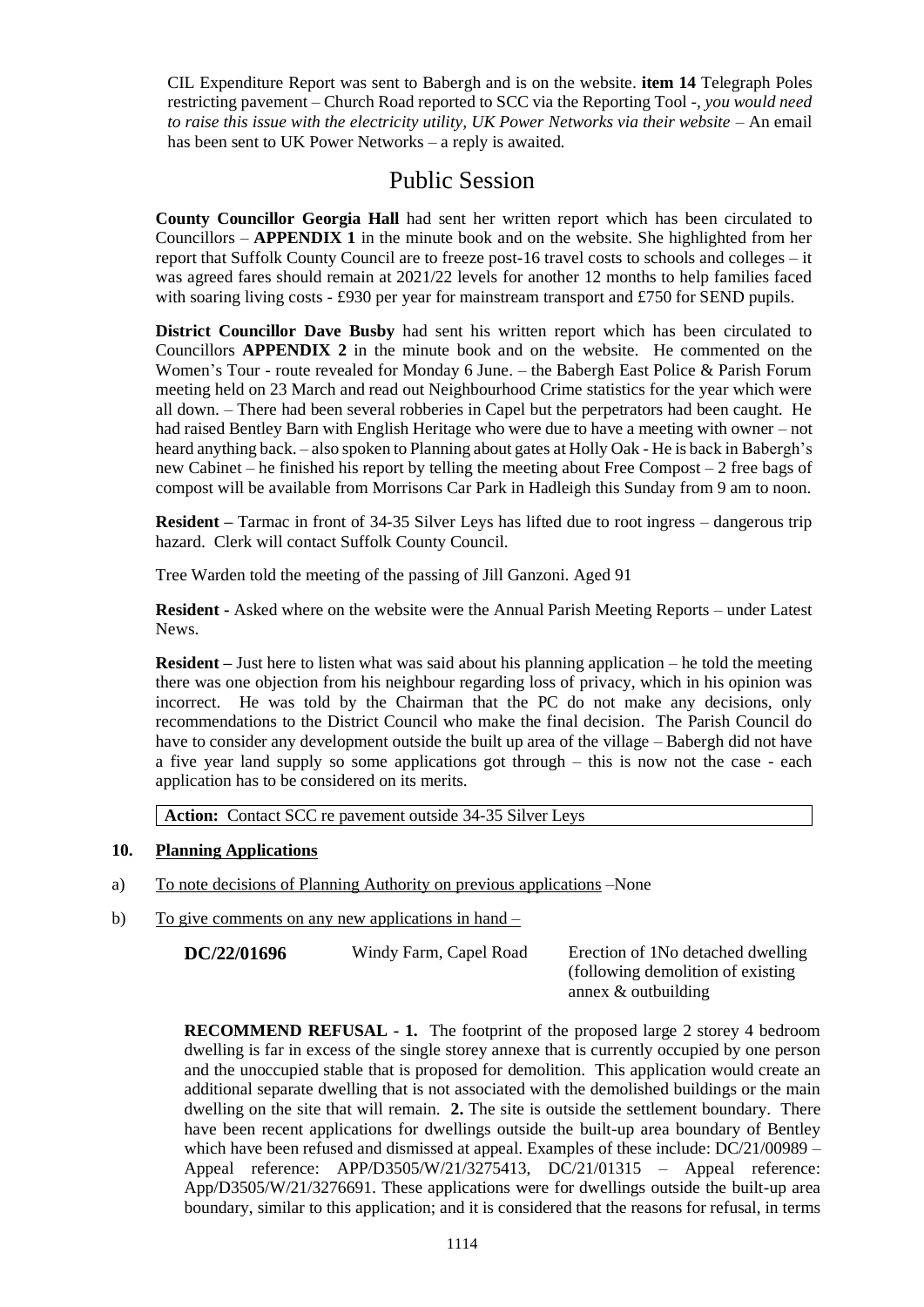of location and sustainability are the same. 2. Para 7.5 of the Supporting Statement that accompanies this application states 'The site is located in a location where there is opportunity to access facilities and services in nearby villages on foot or by bicycle'. The Parish Council do not agree with this statement. The site's location does not promote sustainable transport choices. The roads leading away from the village and towards the village facilities are unlit and not served by a footway or cycleway. This road is also monitored by our Community Speedwatch and a SID where vehicle speeds in excess of 70 mph have been recorded. It is therefore, not considered safe or desirable for a pedestrian or cyclist to make use of this road to access these services. On this basis, the future occupants of the proposed dwelling would have a heavy reliance on the use of private motor vehicles to access basic services, therefore, the location is not sustainable. **3.** The site is within approximately 300 metres of the Suffolk Coasts and Heaths AONB and so places it in its setting and is within a Special Landscape Area. The proposed site is in the middle of pasture land. It would be visible on the approach into the AONB (Holly Wood) by foot from the nearby Footpath 50 that runs parallel to the site, The proposed 17800 metre north facing elevation is in parts two storey and would present an urban intrusion on a rural setting in the open countryside as the site is surrounded on 3 sides by farmland and orchard. – See attached maps.

| Proposed: Cllr P Cross | Seconded: Cllr M Munday All in favour |                               | CU. |
|------------------------|---------------------------------------|-------------------------------|-----|
| DC/22/01771            | Land at Bergholt Road                 | Construction of new vehicular |     |
|                        |                                       | access                        |     |

**RECOMMEND REFUSAL** Councillors support Suffolk Highways Holding objection re vehicular visibility splays, they are also concerned re loss of habitat.

| Proposed: Cllr P Cross |      | Seconded: Cllr K Spicer | All in favour                                                                                                                                                                                                                                                              | <b>CU</b> |
|------------------------|------|-------------------------|----------------------------------------------------------------------------------------------------------------------------------------------------------------------------------------------------------------------------------------------------------------------------|-----------|
| DC/22/02041            | Road |                         | Bentley Hall, Bentley Hall Application for listed building<br>consent – Installation of 2no new<br>conservation rooflights (following<br>removal of existing Velux roof<br>window). Insertion of new gable<br>end window. Internal alterations as<br>per Schedule of Works |           |

#### **RECOMMEND APPROVAL**

Proposed: Cllr J Wheals Seconded: Cllr M Munday All in favour CU

**11. Report by Exception – Tree Warden/Footpath Warden/Capel Library/Bentley Long Barn/Footpath Warden/Speedwatch & Community Fibre Broadband – Footpath Warden –** Nothing to report. However, a response had been received for a Brush Cutter Course in September. He was told of fingerposts down at Earlwood & back road to Bentley Park. - **Tree Warden** had sent a written report which has been circulated to Councillors – **APPENDIX 3** in the minute book and on the website **–** He spoke about the Woodland Trust trees and hedging delivered in November – they are being cared for and are thriving and will be delivered as soon as conditions allow – several have already been planted in Bentley, Capel and elsewhere. He had e-mailed Babergh re the flailing of TPO oaks along Bergholt Road, SBIS has recently moved from Ipswich Museum to "The Hold" (new Suffolk Records Office) and in doing so have found the Bentley Hedgerow Survey record sheets which we are now able to refer to. **Friends of Capel Library-** The temporary lead librarian completes her role on 7 May – this will be shared by Jackie Harman & Donna Grand until Katharine Liu returns in September. **Bentley Long Barn** – No further news apart from District Councillor Dave Busby contacting English Heritage. - **Speedwatch Co-Ordinator -** Again only 4 sessions were held. With none being held over the Easter weekend or the week the road was closed due to lower traffic volumes. Of the four: -2 at the Village Hall,2 at the War Memorial. 5 vehicles were reported.3 @ the VH2 @ the WM Highest recorded speed was 38 mph by two vehicles." **Community Fibre Broadband –** No report available.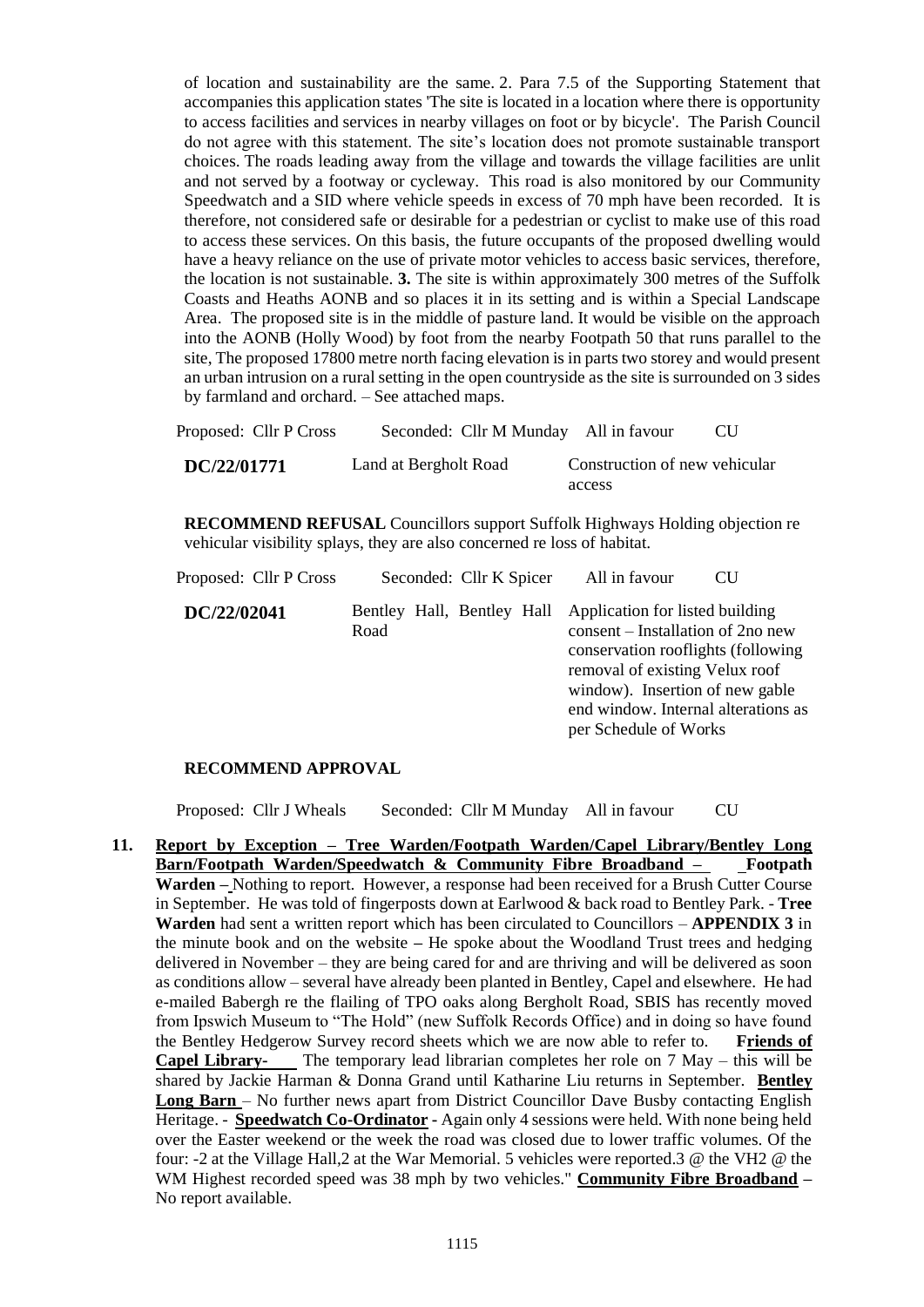#### **12. To Decide Grants to Village Organisations for Financial Year 2022/23** – It was proposed that the following grants (items  $12 \& 13$ ) be paid en bloc.

| <b>Bentley Outdoor Bowls</b> | S <sub>19</sub>   | £400 |
|------------------------------|-------------------|------|
| Tuesday Club                 | $$137 \quad £250$ |      |

# **13. To Decide Grants to Other Organisations for Financial Year 2022/23 –**

| <b>Ipswich Citizens Advice</b>                                                        | S <sub>142</sub>        | £100             |  |  |
|---------------------------------------------------------------------------------------|-------------------------|------------------|--|--|
| <b>MAGPAS</b>                                                                         | S <sub>137</sub>        | £100             |  |  |
| <b>SARS</b>                                                                           | S <sub>137</sub>        | £100             |  |  |
| EACH                                                                                  | S <sub>137</sub>        | £100             |  |  |
| Proposed: Cllr P Cross                                                                | Seconded: Cllr K Spicer | All in favour CU |  |  |
| <b>Action:</b> Inform Clubs & Organisations – letter & cheques to be sent out in June |                         |                  |  |  |

**14. To Adopt Model Councillor Code of Conduct 2020** Councillors had been sent a copy of the Model Councillor Code of Conduct 2020. It was proposed that it be accepted by Bentley Parish Council.

Proposed: Cllr M Munday Seconded: Cllr J Wheals All in favour CU

**15. Proposed Quarry, Brockley Wood – Belstead – Update -** Tree Warden's e-mail dated 25 April 2022 re dormice was sent to Andrew Rutter at Suffolk County Council. The Chairman read out an e-mail letter from Suffolk County Council dated 24 August 2021 – the Clerk had no recollection of receiving this and will check her e-mails – if that e-mail was not received - it was proposed that a letter be sent to Suffolk County Council (Andrew Rutter) with a copy to Babergh District Council telling them that we don't appear to have received the letter and would have serious objections as this will have a major impact on our Parish which is adjacent to the site and its impact on important ecological sites at Brockley Wood, Long Wood and Old Hall Wood – attach copy of Tree Warden's e-mail re Dormice.

Proposed: Cllr K Spicer Seconded: Cllr P Cross All in favour CU

**Action:** Letter to SCC with copy to Babergh

- **16. Renewal of Play Area Lease – Update-** No report available.
- **17. Torch Relay – Update -** Cllr Munday reported that she had been in communication with the organiser regarding the pickup and drop off points. Pick up at The Case is Altered – photo opportunity at either the Village Hall or Village Sign. Then go down Grove Road to drop off both torch bearers at the Quiet Lane sign for a photo opportunity.
- **18. Damaged Oaks – Bergholt Road – Update –** A reply had been received from Babergh Arboricultural Officer - *If this was the result of clearance work, then it isn't great stewardship but thankfully unlikely to cause any significant harm. -* Councillors thought the PC should write and ask if the TPO has any purpose. After some discussion it was proposed that the Clerk write to Mrs Johnson to find out who was responsible for the flailing of the TPO trees in Bergholt Road and let the District Councill know who is responsible for the damage.

Proposed: Cllr M Munday Seconded: Cllr J Wheals All in favour CU

**Action:** Letter to landowners

- **19**. **Improvements to War Memorial – Update –** Awaiting a date from Blake Tree Care to do the job. The Clerk has asked them to liaise with the Tree Warden.
- **20. Re-printing Six Country Walks from the Case is Altered – Update –** The meeting was told that three of the walks are already published on The Case website. There have been alterations to the original walks – Footpath Warden to investigate – Parish Online can be used to mark out the walks on the maps.